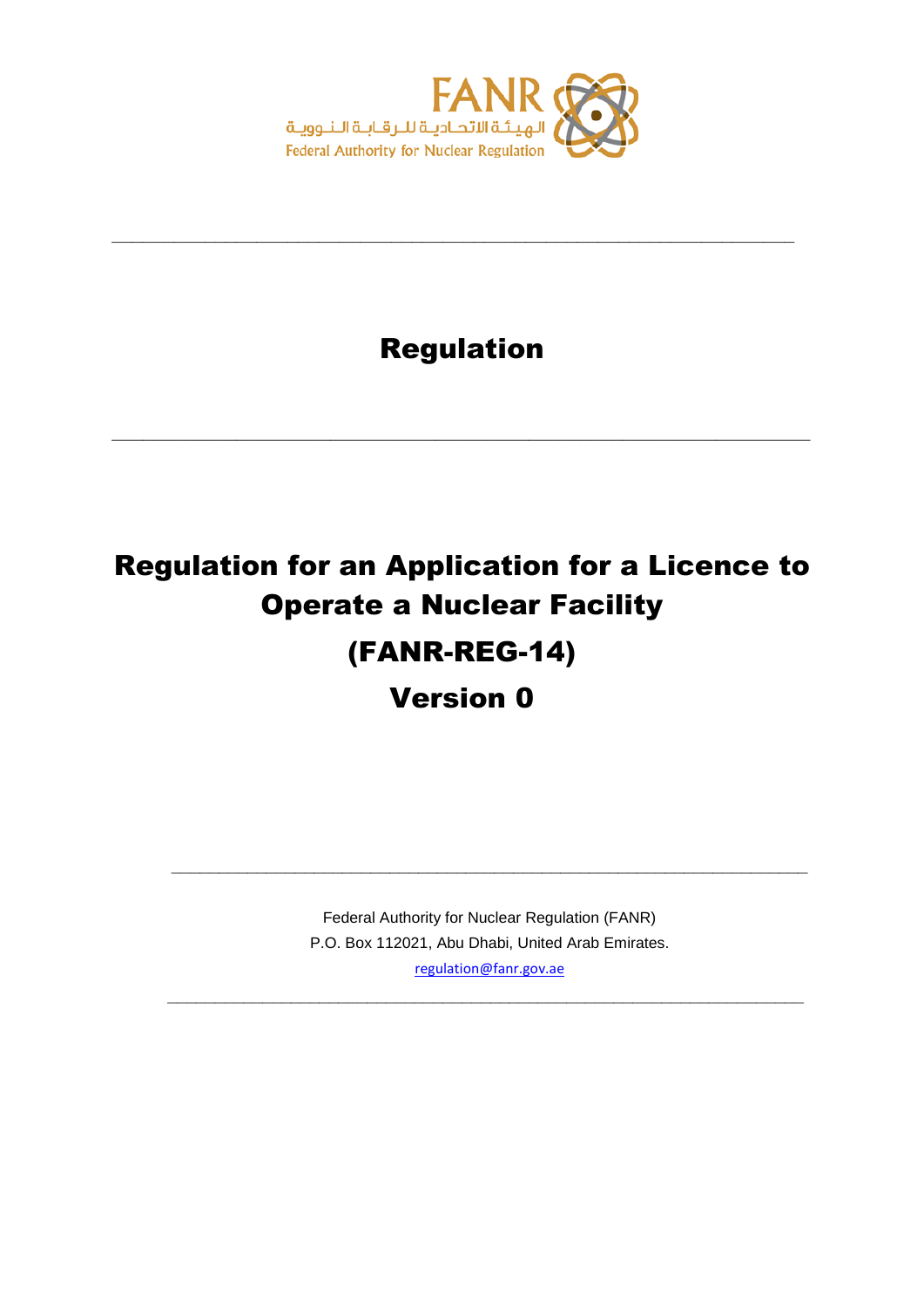#### **Table of Contents**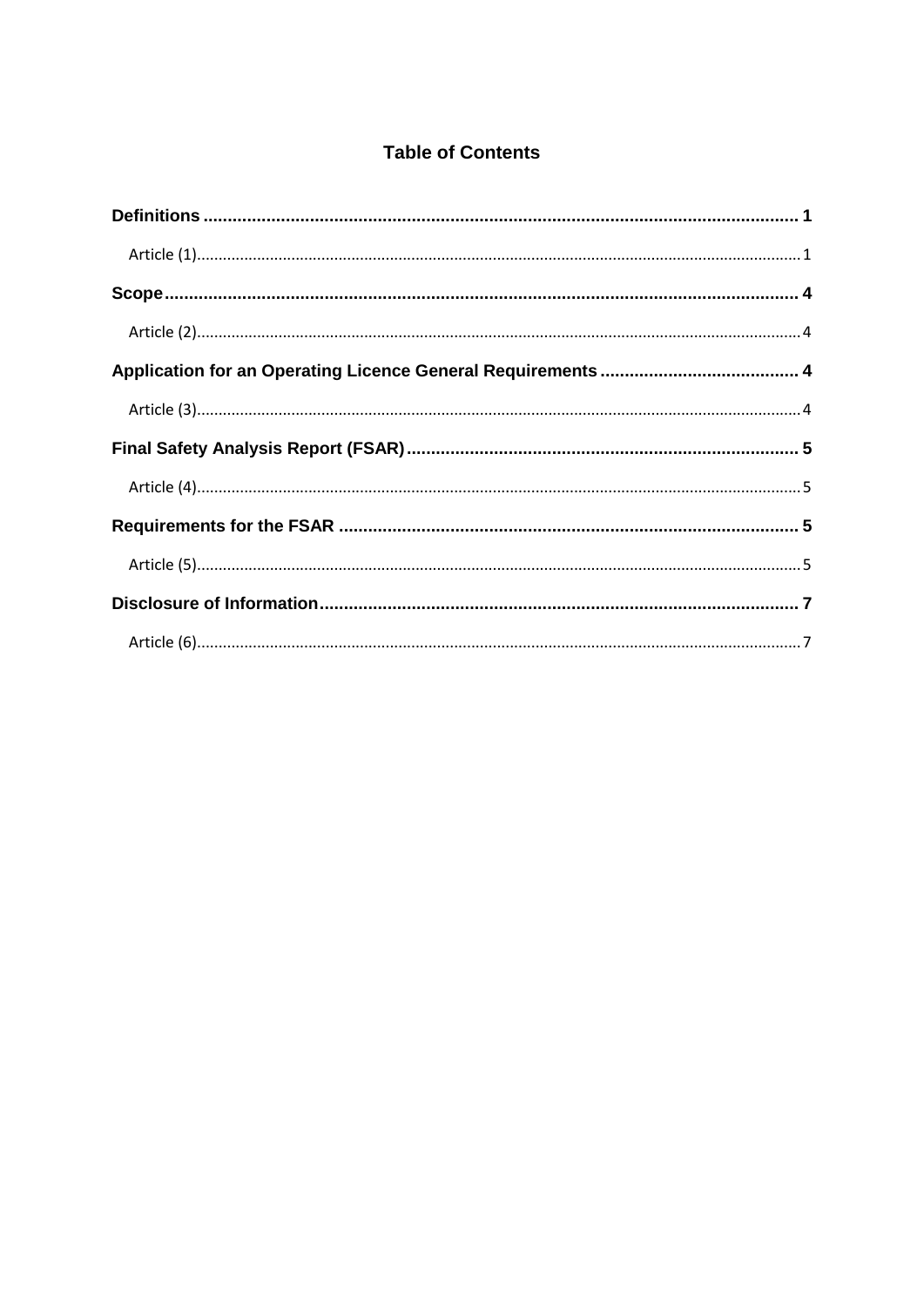#### **Definitions**

#### **Article (1)**

<span id="page-2-1"></span><span id="page-2-0"></span>For purposes of this regulation, the following terms shall have the meanings set forth below. Other capitalised terms used but not defined herein shall have the meaning ascribed to them in Article 1 of the Federal Law by Decree No. 6 of 2009 Concerning the Peaceful Uses of Nuclear Energy (the Law):

- **Accident Conditions** Deviations from Normal Operation more severe than Anticipated Operational Occurrences, including DBAs and Severe Accidents.
- **Anticipated Operational** An operational process deviating from Normal Operation **Occurrence** which is expected to occur at least once during the operating lifetime of a Nuclear Facility but which, in view of appropriate Design provisions, does not cause any significant damage to Items Important to Safety or lead to Accident Conditions.
- Design Basis Accident Accident Conditions against which a Nuclear Facility is **(DBA)** designed according to established Design criteria, and for which the damage to the fuel and the release of Radioactive Material are kept within authorized limits.
- **Design Basis Threat** The largest reasonable threat against which the licensee shall be expected to defend. It describes the attributes and characteristics of potential insider and/or external adversaries, who might attempt unauthorized removal of Nuclear Material or radiological sabotage, against which a Physical Protection system is designed and evaluated.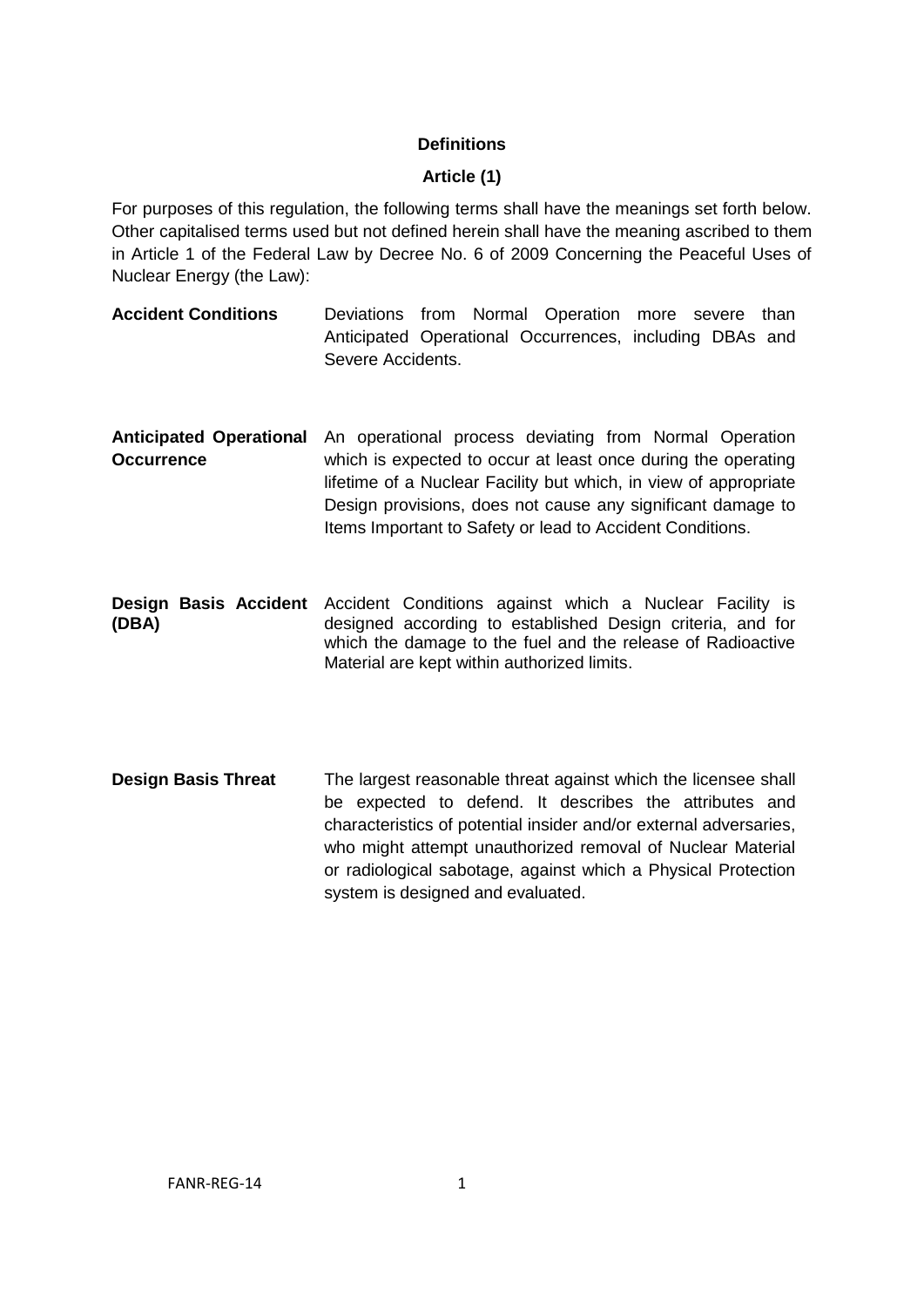- **Facility Safeguards Plan (FSP)** A plan that describes all tasks that must be completed to fully address the Facility's safeguards and import/export obligations. The plan must include the associated timelines to complete those tasks and detail the current progress on those tasks.
- **Hostile Event** An act directed toward a Facility or its personnel that includes the use of violent force to destroy equipment, take hostages, and/or intimidate the Licensee to achieve an end. This includes attack by air, land or water using guns, explosives, projectiles, vehicles or other devices used to deliver destructive force.
- **Independent Safety Verification (ISV)** A written verification performed by suitably qualified and experienced individuals, who did not participate in the original Safety Assessment, to determine whether the approach taken in conducting such Safety Assessment was reasonable and in accordance with international best practice.
- **Items Important to Safety** An item that is part of a Safety Group and/or whose malfunction or failure could lead to radiation exposure of the site personnel or members of the public, including:
	- Those SSCs whose malfunction or failure could lead to undue radiation exposure of site personnel or members of the public;
	- Those SSCs that prevent Anticipated Operational Occurrences from leading to Accident Conditions; and
	- Those features that are provided to mitigate the consequences of malfunction or failure of SSCs.
- **Normal Operation Operation** within specified operational limits and conditions. for a Nuclear Facility this includes start-up, power operation (including low power), shutting down and shutdown, maintenance, testing and refuelling.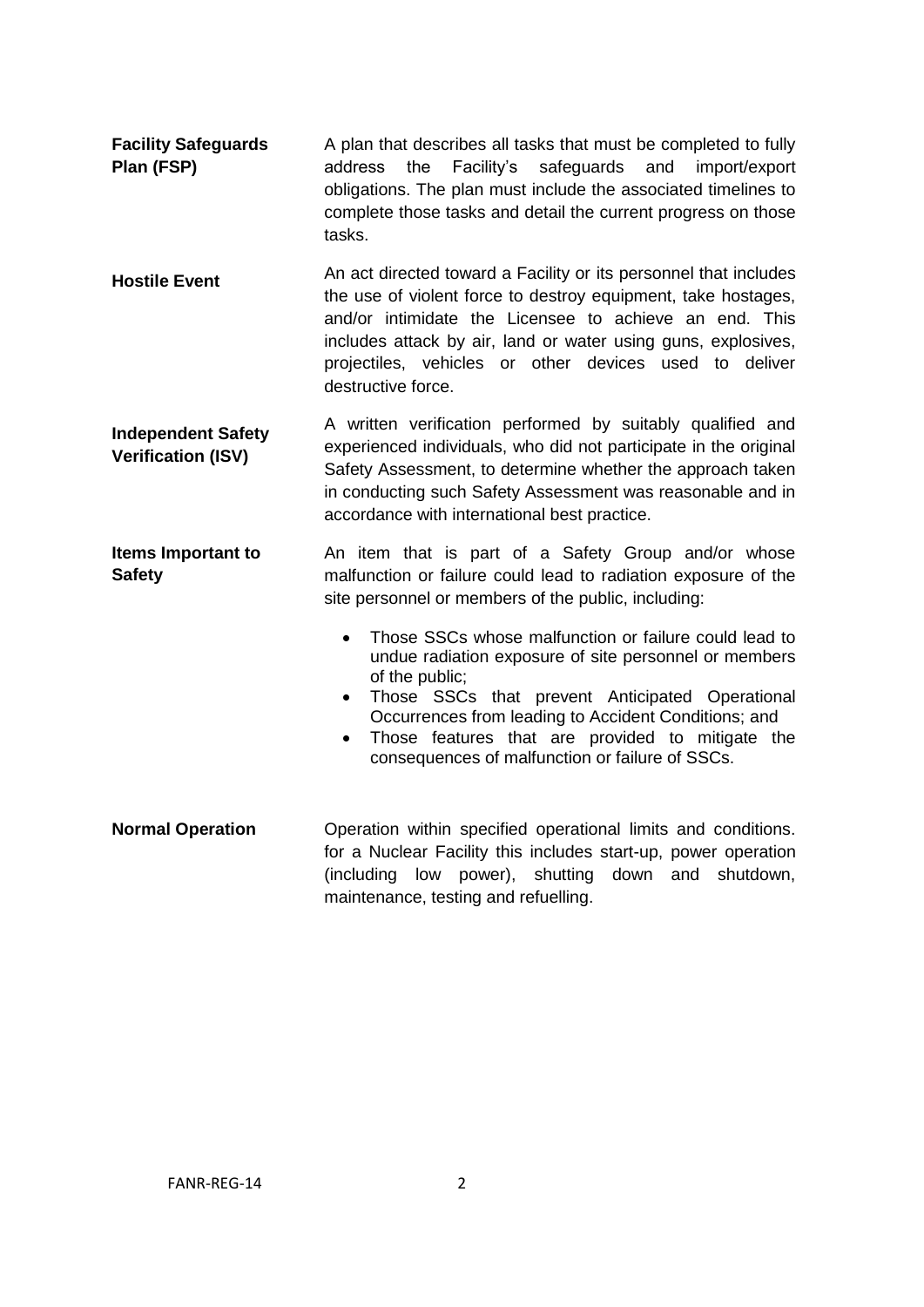- **Physical Protection Plan** A plan that describes the duties and responsibilities of members of the security organisation. The plan shall address: organisation and staffing; Physical Protection including the designation of protected areas and vital areas; guard training and qualification; information security; cyber security; and responses to security contingencies including consideration of concurrent Nuclear Safety related Emergencies and security threats.
- **Postulated Initiating Event (PIE)** An event identified in Design as leading to Anticipated Operational Occurrences or Accident Conditions. This means that a PIE is not an accident itself; it is the event that initiates a sequence and that leads to an operational occurrence, a DBA or a Severe Accident depending on the additional failures that occur. Typical examples are: equipment failures (including pipe breaks), human errors, human induced events and natural events.
- **Probabilistic Risk Assessment (PRA)** A comprehensive, structured approach to identifying failure scenarios constituting a conceptual and mathematical tool for deriving numerical estimates of risk.

Level 1 comprises the assessment of failures leading to the determination of the frequency of core damage.

Level 2 constitutes the assessment of containment response and leads to the determination of frequency of containment failure resulting in release to the environment of a given percentage of the reactor core's inventory of radionuclides.

- **Safety Analysis Report (SAR)** The detailed demonstration of the Safety, security and safeguards of a Nuclear Facility presented in the form of an integrated report that presents the necessary and sufficient information in support of the Licence application for authorisation of any Regulated Activities requested.
- **Safety Group** The assembly of equipment designated to perform all actions required for a particular PIE to ensure that the limits specified in the design basis for Anticipated Operational Occurrences and DBAs are not exceeded.
- **Severe Accidents** Accident Conditions more severe than a DBA and involving significant core degradation.

FANR-RFG-14 3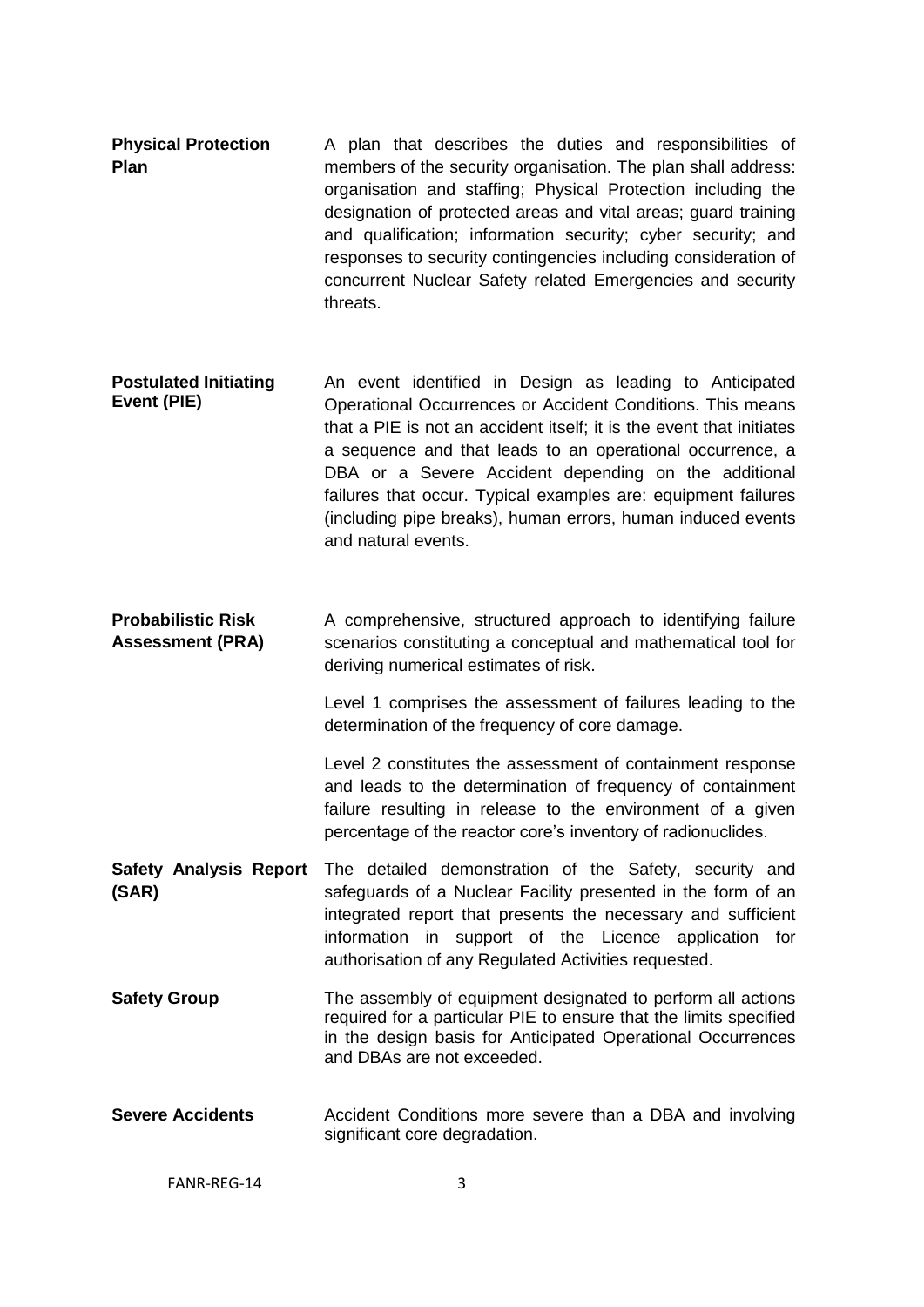## **Components (SSCs)**

Structures, Systems and A general term encompassing all the elements of a Facility or Activity, which contributes to protection and Safety, except human factors. Structures are the passive elements such as building vessels and shielding. A System comprises several components assembled in such a way as to perform a specific active function and a Component is a discrete element of a system.

#### **Scope**

#### **Article (2)**

<span id="page-5-1"></span><span id="page-5-0"></span>The objective of this regulation is to establish the requirements for an application to the Authority for a Licence for the Operation of a Nuclear Facility including the nuclear Commissioning tests.

#### **Application for an Operating Licence General Requirements**

#### **Article (3)**

- <span id="page-5-3"></span><span id="page-5-2"></span>1. The Licence applicant shall provide information in the application for a Licence for the Operation of a Nuclear Facility, which demonstrates that the proposed Nuclear Facility has been designed, manufactured, constructed, commissioned (for non-nuclear tests) and will be commissioned (for nuclear tests) and operated safely and securely in compliance with the applicable laws of the State and the regulations of the Authority.
- 2. The Licence applicant shall provide:
	- a. the name of the Facility, its identification and its location;
	- b. its name and business address and the names of its directors and principal officers who are empowered to act on its behalf;
	- c. the Licence applied for, a description of the purpose for which the Licence applicant desires to engage in Operation of the Nuclear Facility, the requested term of the Licence for the Operation of a Nuclear Facility and a list of related Licences issued or applied for in connection with the proposed Nuclear Facility supplemented by details on the status of existing Licences and authorisations;
	- d. information establishing that it is a juridical entity approved by a competent authority of the State;
	- e. information describing its overall ownership and management structure including its projected financial and human resources requirements for the proposed Nuclear Facility;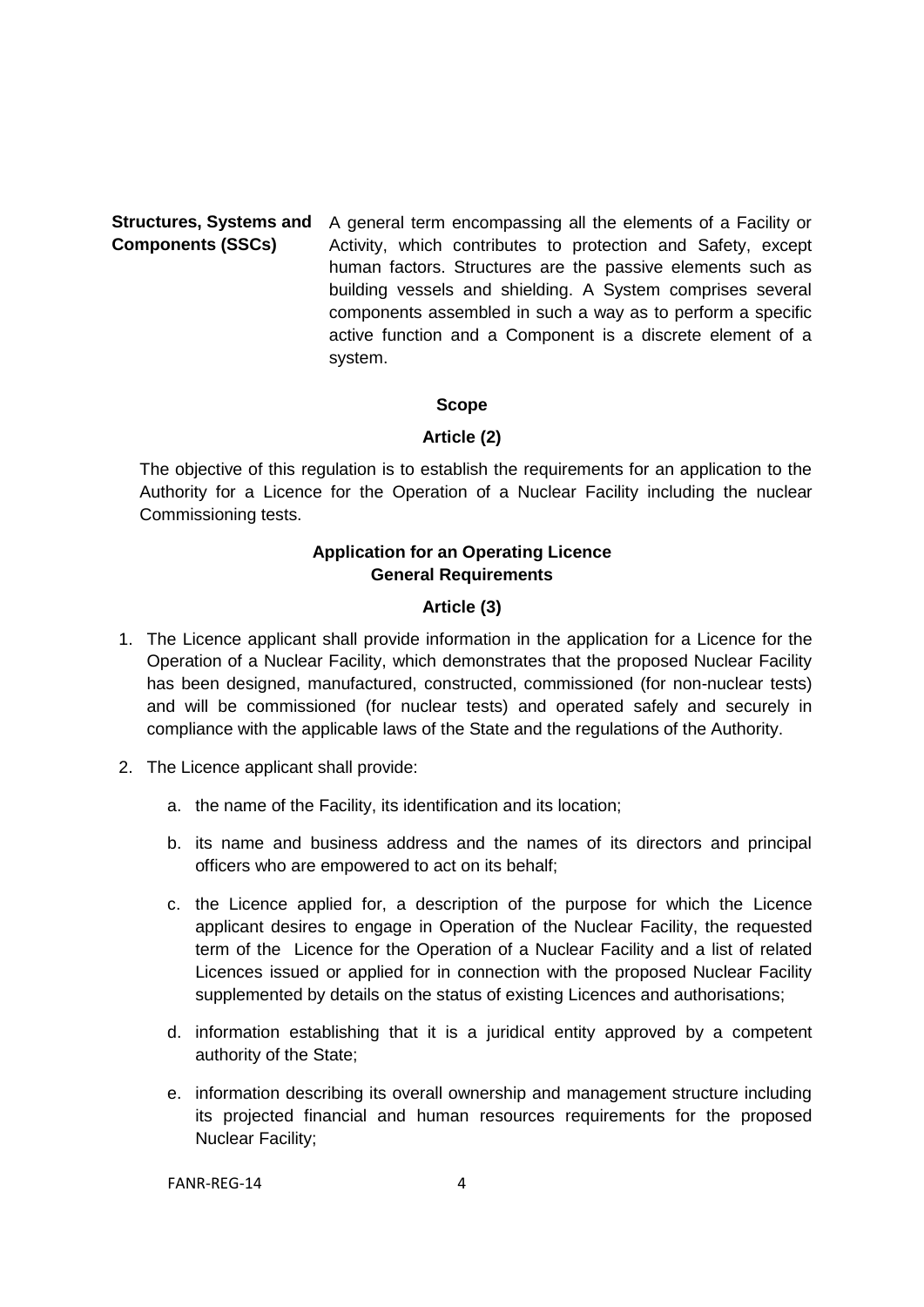- f. details regarding its financial and technical qualifications to complete the proposed activities in accordance with applicable laws and regulations including a Decommissioning Trust Fund as required by Article (42) of the Law and liability insurance required by Federal Law by Decree No 4 of 2012;
- g. information describing its relationship to major contractors and the structure of responsibilities between the Licence applicant and any contractors responsible for the Commissioning, testing, Operation, Maintenance, modification and surveillance of the Nuclear Facility; and
- h. the anticipated Operation start and completion dates and a schedule outlining the nuclear Commissioning tests and Operation phases and milestones.

#### **Final Safety Analysis Report (FSAR)**

#### **Article (4)**

<span id="page-6-1"></span><span id="page-6-0"></span>In accordance with Articles (28) and (32) of the Law, detailed evidence of Safety shall be submitted to the Authority for review to show how the proposed Facility or Activity complies with the relevant Safety objectives, principles and criteria issued by the Authority.

In the FSAR, the Licence applicant shall revise, update information that was included in the preliminary safety analysis report (PSAR) and shall expand, complete or provide additional or new information describing the final Design and Operation of the Nuclear Facility not already detailed in the PSAR or not submitted to the Authority. Justification for changes to the information originally provided by the PSAR shall be provided.

#### **Requirements for the FSAR**

#### **Article (5)**

<span id="page-6-3"></span><span id="page-6-2"></span>The Licence applicant shall include the following (without limitation) in the FSAR (disclosure of information shall be handled in accordance with Article (6) of this regulation):

- 1. An introduction containing information on the preparation and structure of the FSAR, the objective and scope of each section and a list of material incorporated by reference as part of the FSAR.
- 2. A general description of the Nuclear Facility that shall include the technical characteristics of the Nuclear Facility, information on the layout and related aspects, description of the operating modes of the Nuclear Facility and a comparison with other similar Facilities currently operating in the State or elsewhere;
- FANR-RFG-14 5 3. Identification of any reference Nuclear Facility, evidence of approval of the reference Nuclear Facility by the authorised regulatory authority in the country of origin, a list of proposed departures or changes to the submitted reference Design, an Independent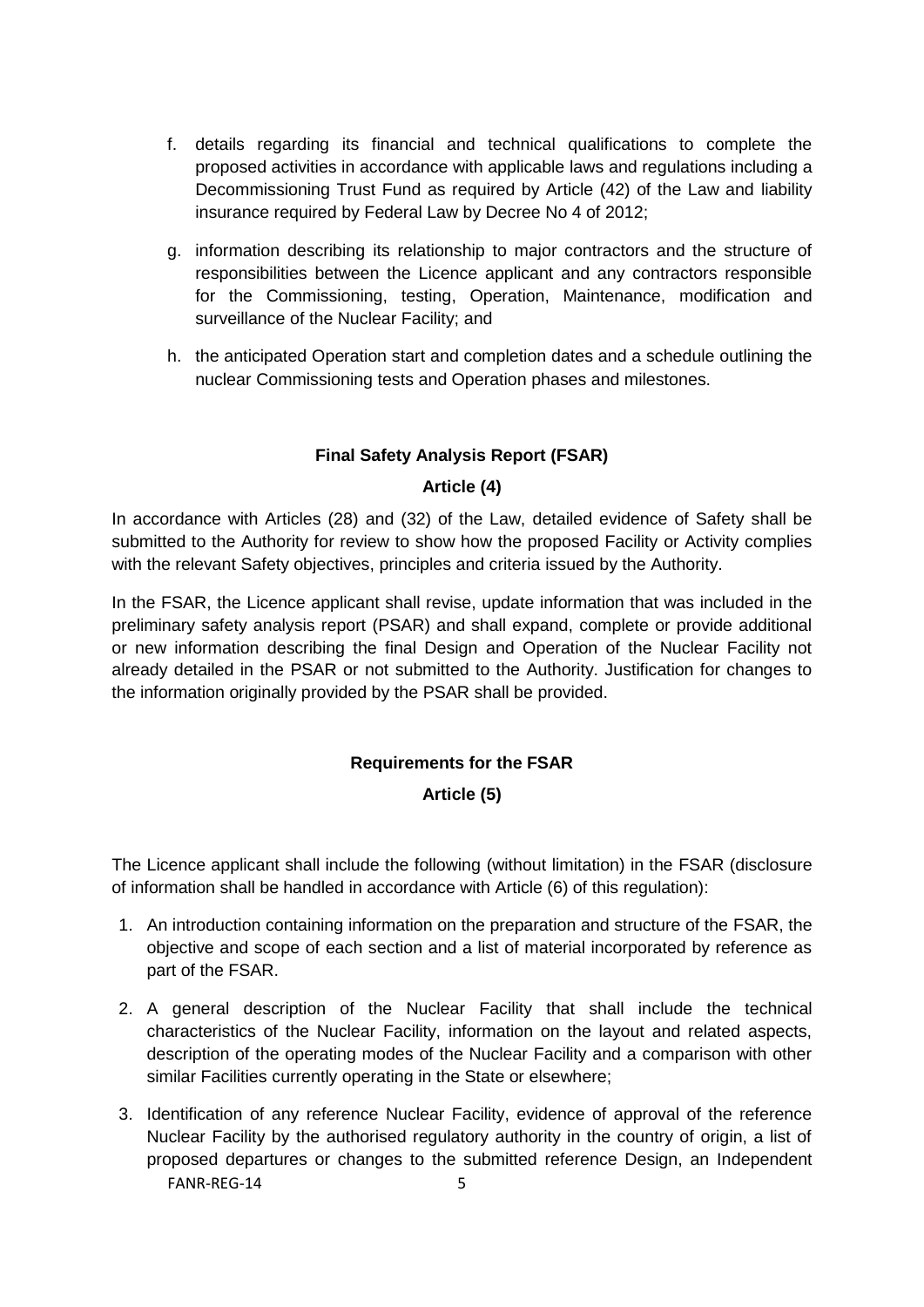Safety Verification report describing all proposed departures from or changes to the reference Design, and a list of all country of origin Safety information incorporated by reference in the FSAR;

- 4. A description of the arrangements that the Licence applicant has implemented to manage Safety and security including its management structure, the Management System implemented to ensure that all requirements for Safety, security and safeguards are satisfied during the proposed Activity and its strategy for the development, Maintenance and enhancement of a strong Safety culture;
- 5. A description of the site evaluation including site reference data, evaluation of site specific hazards and information on the proximity of industrial, transport and military facilities and other activities at or near the site that may influence the Safety of the Nuclear Facility. Information on the hydrological, meteorological and seismological conditions of the Nuclear Facility and the surrounding site shall also be included. Further, it shall describe the radiological conditions due to external sources, site-related issues in Emergency planning and Accident management, the radiological and nonradiological impact of the Nuclear Facility during Operation and Accident conditions, and monitoring of site-related parameters and an Emergency Plan during Operation including consideration of fire, flooding, sand storms and Hostile Events;
- 6. A description of the Design of the Nuclear Facility including Safety objectives and criteria, design principles, applicable codes and standards, the classification of SSCs, descriptions of the civil engineering works, structures and equipment qualification, and environmental factors relating to Nuclear Safety. Design information shall also be provided on human factors, engineering and proposed Nuclear Facility protection against internal and external hazards;
- 7. A description of the SSCs of the Nuclear Facility in line with their importance to Nuclear Safety including a discussion of their Safety objectives, design bases, Safety classification, Design and Construction codes and the Inspection, tests and analysis that provide reasonable assurance that the system will meet its design objectives;
- 8. A description of the lessons learned from the Construction and of how recent lessons learned and experience from the Commissioning, initial testing, Operation, Maintenance and surveillance of the reference Facility and other similar Facilities as well as scientific and technical developments and the results of any relevant research on protection and Safety have been applied to resolve potential Safety issues;
- 9. A summary of the results of the Safety analyses performed to assess the Safety of the Nuclear Facility on the basis of Safety criteria and authorised limit on radioactive releases including Safety objectives and acceptance criteria, identification and classification of Postulated Initiating Events, deterministic Safety analysis in support of normal Operation, analysis of anticipated operational occurrences, Design Basis Accident, beyond Design Basis Accidents, selected Severe Accidents and level 1 and level 2 PRAs;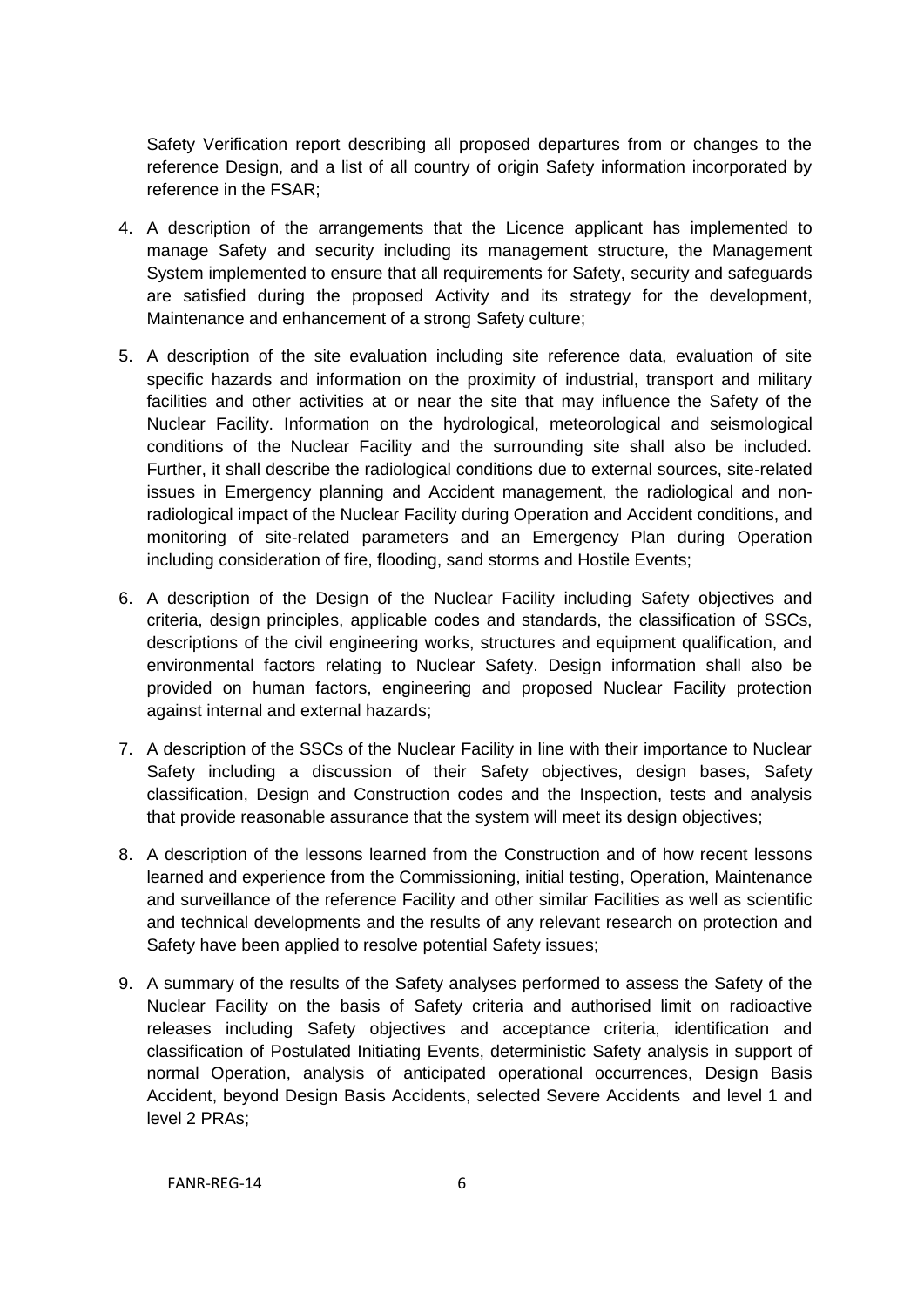- 10. Information on the Commissioning programme that will be used to provide assurance that the as-built Nuclear Facility satisfies the Authority's requirements and can be operated safely, including:
	- (a) a summary of the results of the non-nuclear Commissioning tests carried out; and
	- (b) a commitment to a nuclear Commissioning test programme to be conducted
- 11. Information on operational aspects relevant to Safety including a description of the processes and procedures to be implemented to ensure safe Operation of the Facility;
- 12. Information on operational limits and conditions to ensure the safe Operation of the Facility;
- 13. Information on the Radiation Protection programme including a description of all onsite Radiation Sources, the application of the 'as low as reasonably achievable' principle (known as the ALARA principle) for the optimisation of protection and Design features for Radiation Protection of personnel and the Nuclear Facility;
- 14. Information on the programme for pre-Disposal management of Radioactive Waste including arrangements for identification and control of Radioactive Waste streams, proposals for authorised Discharges of Radioactive Waste, and arrangements for pretreatment, treatment, conditioning and Storage of residual Radioactive Waste pending Disposal;
- 15. Information on the capability for performing actions necessary to protect the public, workers and the environment in the event of any unplanned releases during normal Operation or a nuclear or radiological Emergency;
- 16. A summary of the Physical Protection Plan describing how the Licence applicant will protect Nuclear Material and the Nuclear Facility against the unauthorised removal of Nuclear Material and radiological sabotage up to and including the Design Basis Threat;
- 17. An overview of the Facility Safeguards Plan (FSP). The overview must cover all nonproliferation tasks (safeguards and import/export related tasks) that are outstanding at the point in time the Licence application for the Operation of a Nuclear Facility is submitted to the Authority;
- <span id="page-8-0"></span>18. Information on Decommissioning and end-of-life aspects including how the Design, Operation and Maintenance support safe Decommissioning.

#### **Disclosure of Information**

#### **Article (6)**

<span id="page-8-1"></span>This Article is not applicable to sensitive nuclear information or classified information.

FANR-RFG-14 7